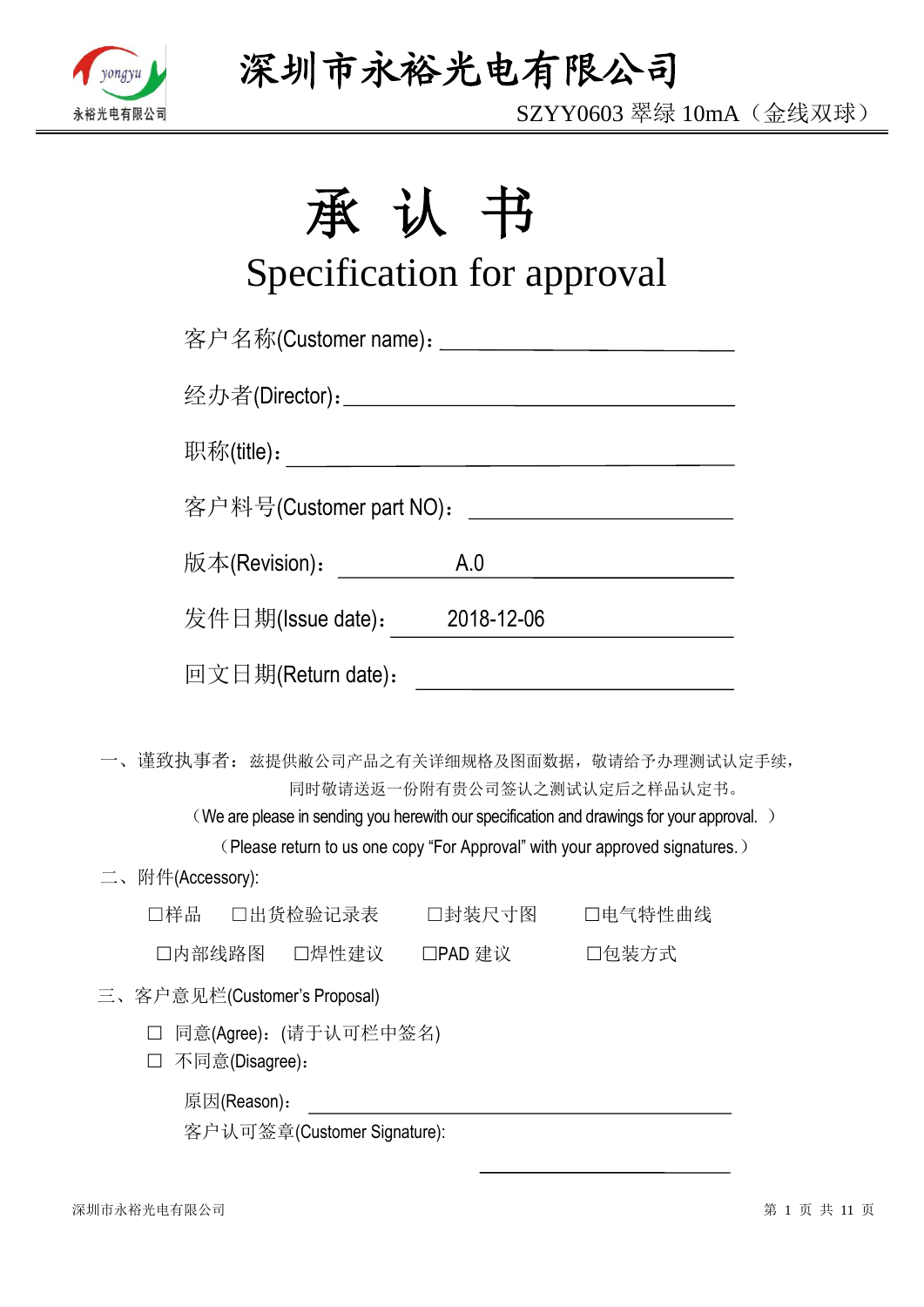

# SZYY0603 翠绿 10mA(金线双球)

# **1.** 产品描述**/ Features**

- 外观尺寸/ Package ( L/W/H ) : 1.6\*0.8\*0.6 mm
- 颜色/ Color: 翠绿 / Green light
- 胶体/ Lens: 透明平面胶体/ Transparent planar colloid
- EIA规范标准包装/ EIA STD Package
- **●** 环保产品,符合ROHS要求/Meet ROHS, Green Product
- 适用于自动贴片机/ Compatible With SMT Automatic Equipment
- 适用于红外线回流焊制程/ Compatible With Infrared Reflow Solder Process

### **2 .** 外形尺寸及建议焊盘尺寸**/ Package Profile & Soldering PAD Suggested**



注/ Notes: 1. 单位 : 毫米(mm)/ All dimensions are in millimeters 2. 公差: 如无特别标注则为±0.1 mm Tolerance is ±0.10 mm unless otherwise noted

### **3.** 建议焊接温度曲线 **/ Soldering Profile Suggested**

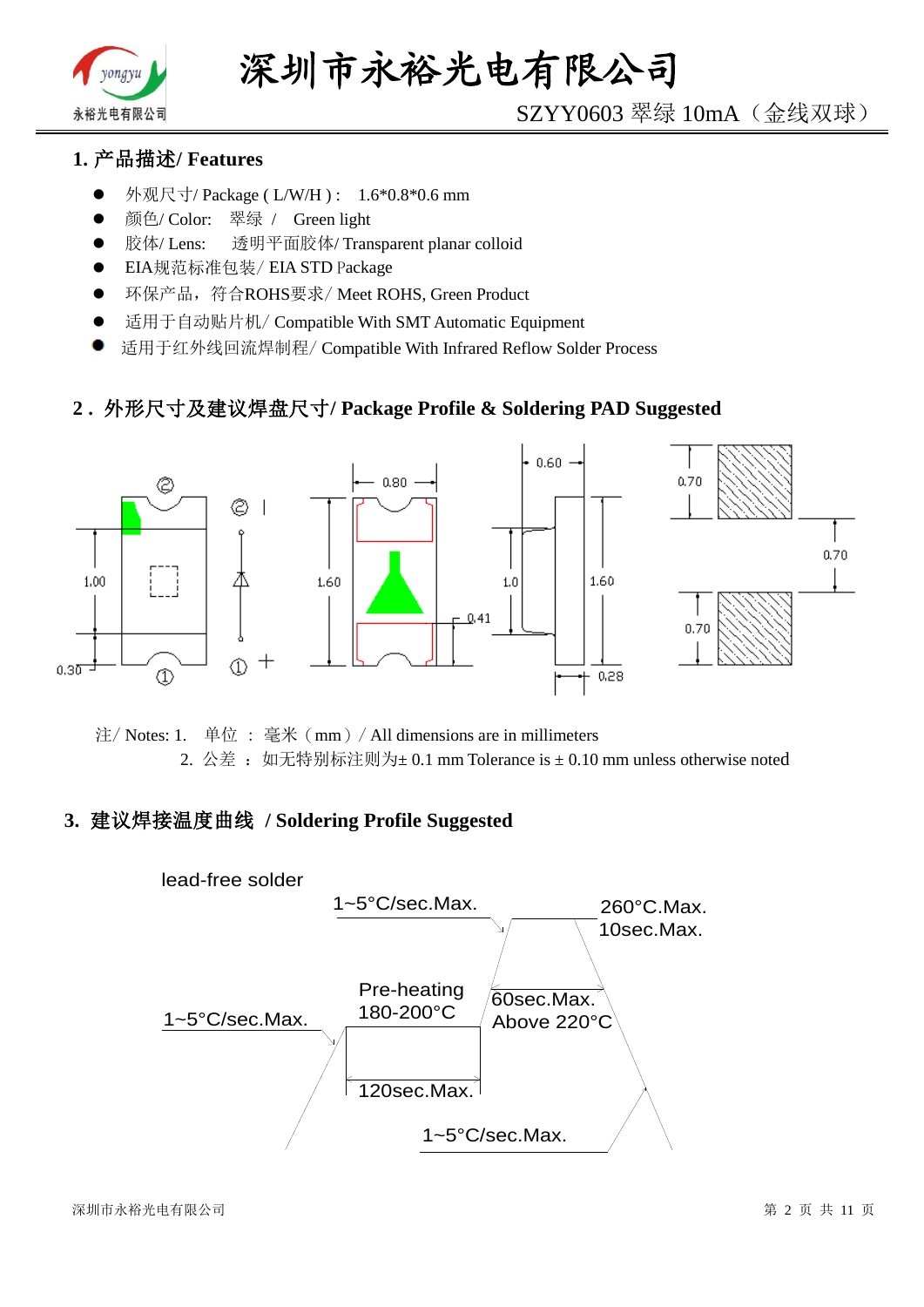

SZYY0603 翠绿 10mA(金线双球)

## **4.** 最大绝对额定值/ **Absolute Maximum Ratings** (**Ta=25**℃)

| 参 数/ Parameter                                     | 符号Symbol    | 最大额定值/Rating                                                             | 单 位/ Unit |
|----------------------------------------------------|-------------|--------------------------------------------------------------------------|-----------|
| 消耗功率/ Power Dissipation                            | Pd          | 100                                                                      | mW        |
| 最大脉冲电流/ Peak Forward Current<br>(1/10占空比, 0.1ms脉宽) | <b>IFP</b>  | 60                                                                       | mA        |
| 正向直流工作电流/DC Forward Current                        | IF          | 30                                                                       | mA        |
| 反向电压/Backward Voltage                              | <b>VR</b>   | 5                                                                        | V         |
| 工作温度范围<br><b>Operating Temperature Range</b>       | Topr        | $-40\degree C$ $\sim +85\degree C$                                       |           |
| 存储温度范围<br><b>Storage Temperature Range</b>         | <b>Tstg</b> | $-40\degree C$ $\sim$ $+85\degree C$                                     |           |
| 焊接条件<br>Soldering Condition                        | <b>Tsol</b> | 回流焊/ Reflow soldering : 260 °C , 10s<br>手动焊/ Hand soldering : 300 °C, 3s |           |
| 抗静电能力<br><b>Electrostatic Discharge</b>            | <b>ESD</b>  |                                                                          | V         |

# 5.光电参数/ **Electrical Optical Characteristics** (**Ta=25**℃)

| 参数<br><b>Parameter</b>          | 符号<br><b>Symbol</b> | 最小值<br>Min. | 代表值<br>Typ. | 最大值<br>Max. | 单位<br>Unit | 测试条件<br><b>Test Condition</b> |
|---------------------------------|---------------------|-------------|-------------|-------------|------------|-------------------------------|
| 光强<br>Light Intensity           | IV                  | 210         |             | 430         | mcd        | $IF = 5mA$                    |
| 半光强视角<br>Viewing Angle          | $2\theta$ 1/2       |             | 120         |             | deg        | $IF = 5mA$                    |
| 主波长<br>Dominant Wavelength      | $\lambda$ d         | 513         |             | 528         | nm         | $IF = 5mA$                    |
| 峰值波长<br>Peak Wavelength         | $\lambda p$         | 516         |             | 525         | nm         | $IF = 5mA$                    |
| 正向电压<br><b>Forward Voltage</b>  | <b>VF</b>           | 2.6         |             | 3.1         | V          | $IF = 5mA$                    |
| 反向电压<br><b>Backward Voltage</b> | IR                  | ---         |             | 5           | $\mu A$    | $VR = 5V$                     |
| 半波宽<br>Spectral Line Half-Width | $\Delta \lambda$    |             | 15          |             | nm         | $IF = 5mA$                    |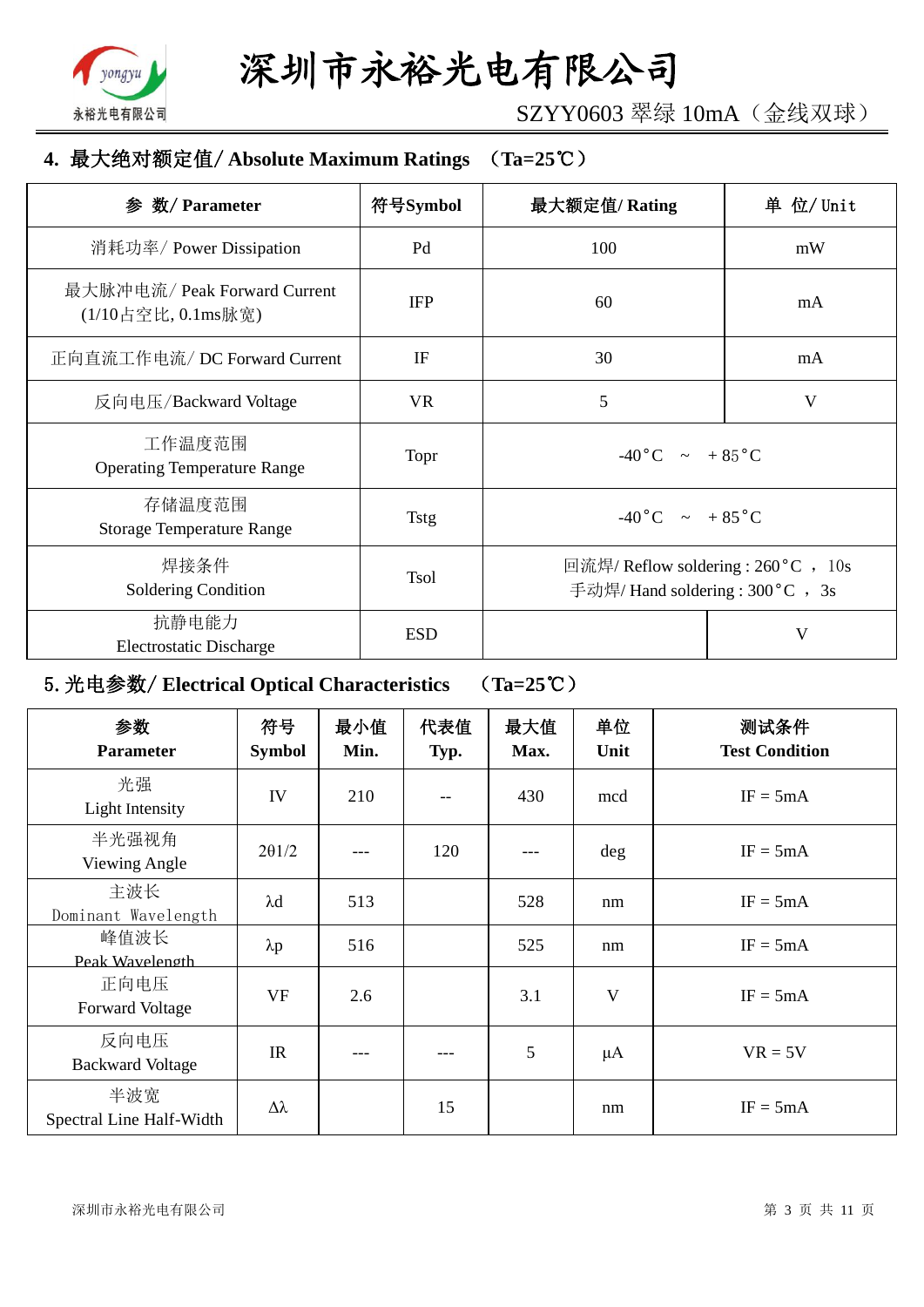

# **6.** 光电参数分 **BIN** 规格**/Photoelectric parameters are divided into BIN sprcifications**

#### 6.1.亮度分 **BIN** 规格**/Bin Range of Luminous Intensity**

| <b>Bin</b>      | Min | <b>Max</b> | Unit | <b>Condition</b> |
|-----------------|-----|------------|------|------------------|
| P <sub>24</sub> | 210 | 250        |      |                  |
| P <sub>25</sub> | 250 | 300        |      |                  |
| P <sub>26</sub> | 300 | 360        | mcd  | $IF = 5mA$       |
| P27             | 360 | 430        |      |                  |
| P <sub>28</sub> | 430 | 520        |      |                  |

Notes: Tolerance of Luminous Intensity:  $\pm 10\%$ 

#### 6.2.电压分 **BIN** 规格**/ Bin Range of Forward Voltgae**

| <b>Bin</b> | Min | <b>Max</b> | Unit | <b>Condition</b> |
|------------|-----|------------|------|------------------|
| <b>VM</b>  | 2.6 | 2.7        |      |                  |
| VN         | 2.7 | 2.8        |      |                  |
| VO         | 2.8 | 2.9        |      | $IF = 5mA$       |
| <b>VP</b>  | 2.9 | 3.0        |      |                  |
| VO         | 3.0 | 3.1        |      |                  |
|            |     |            |      |                  |

Notes: Tolerance of Forward Voltage: ±0.05V

#### 6.3.波长分 **BIN** 规格**/ Bin Range of Wavelength**

| <b>Bin</b>     | Min | <b>Max</b> | Unit | <b>Condition</b> |
|----------------|-----|------------|------|------------------|
| G2             | 513 | 516        |      |                  |
| G <sub>3</sub> | 516 | 519        |      |                  |
| G4             | 519 | 522        | nm   | $IF = 5mA$       |
| G <sub>5</sub> | 522 | 525        |      |                  |
| G6             | 525 | 528        |      |                  |

Notes: Tolerance of Wavelength: ±1nm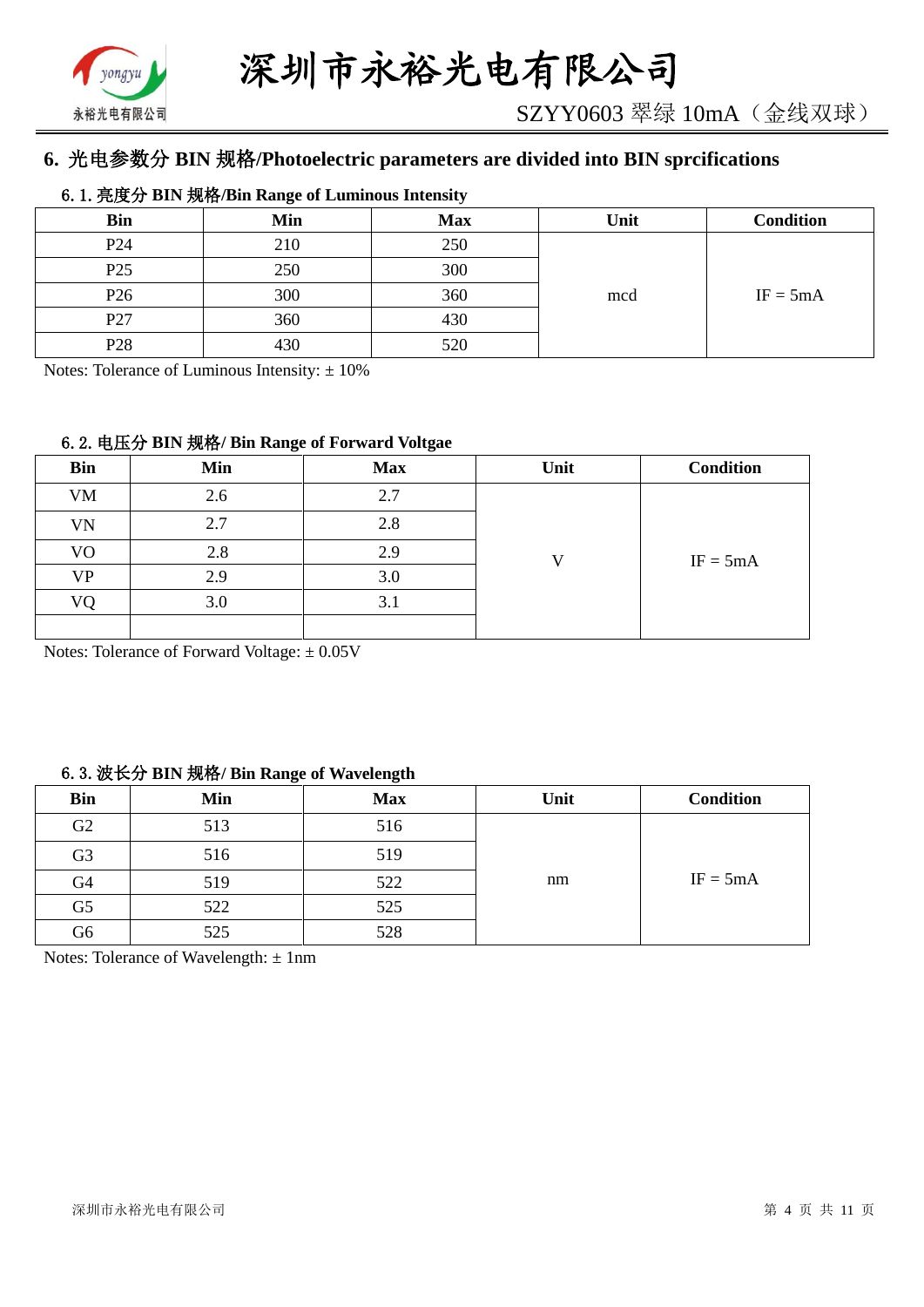

SZYY0603 翠绿 10mA(金线双球)

# 7.光电参数代表值特征曲线/ **Typical Electrical-Optical Characteristics Curves**





相对光强与环境温度特性曲线 Relative Intensity VS. Ambient Temperature (Ta=25°C)





相对光强与电流特性曲线 Relative Intensity VS. Forward Current (Ta=25°C)





深圳市永裕光电有限公司 第 5 页 共 11 页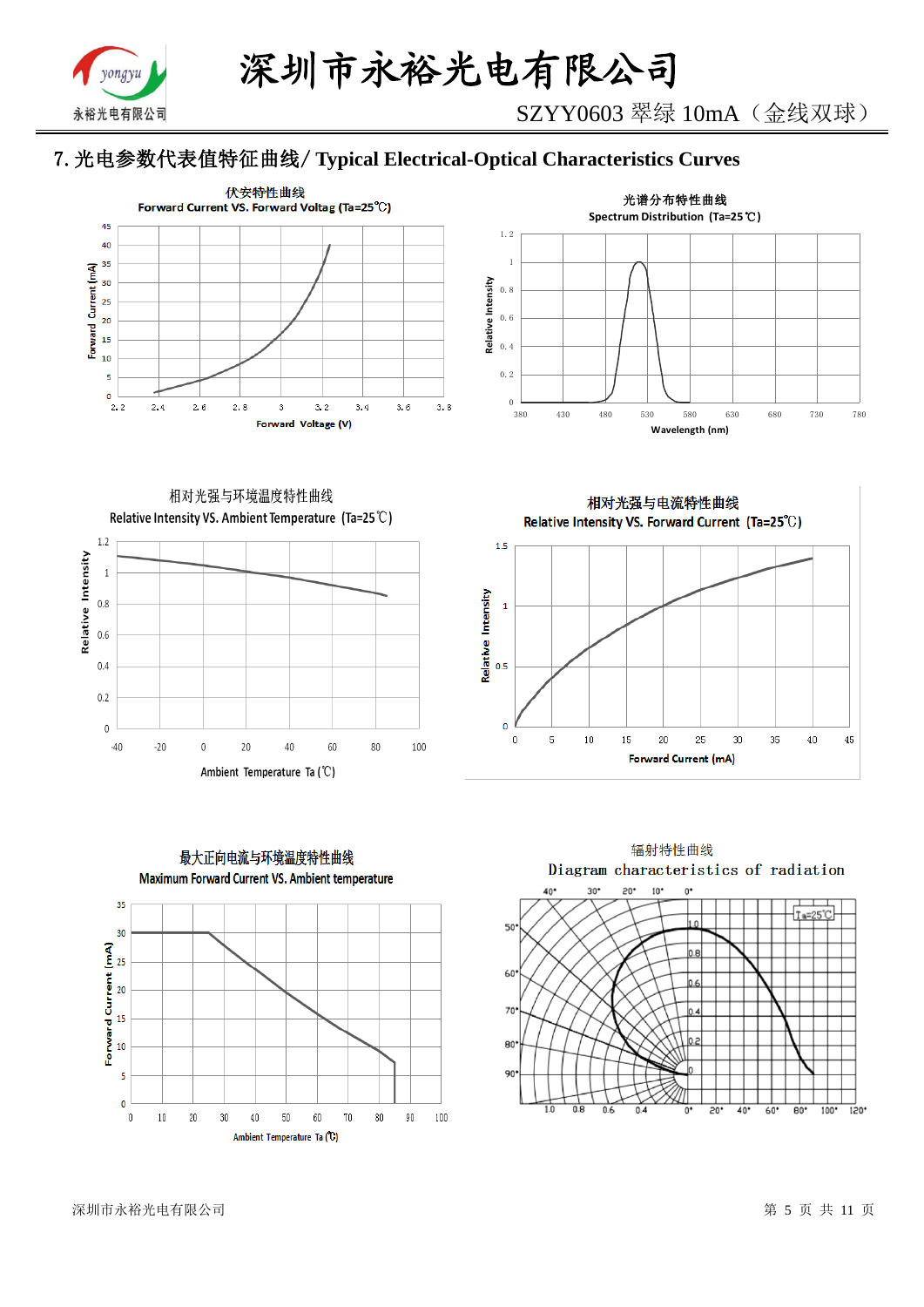

SZYY0603 翠绿 10mA(金线双球)

# 8.包装载带与圆盘尺寸/ **Reel And Tape Dimensions**

包装数量:**4000 pcs/**卷 **Packing quantity: 4000 PCS/rolls**



注/ Notes: 1. 尺寸单位为毫米(mm)/ All dimensions are in millimeters. 2. 尺寸公差是±0.1mm/ Tolerance is ± 0.1 mm unless otherwise noted.

# **9.**标签及标识**/ Label Explanation**:





The label Anti-static, moisture-proof aluminum foil bag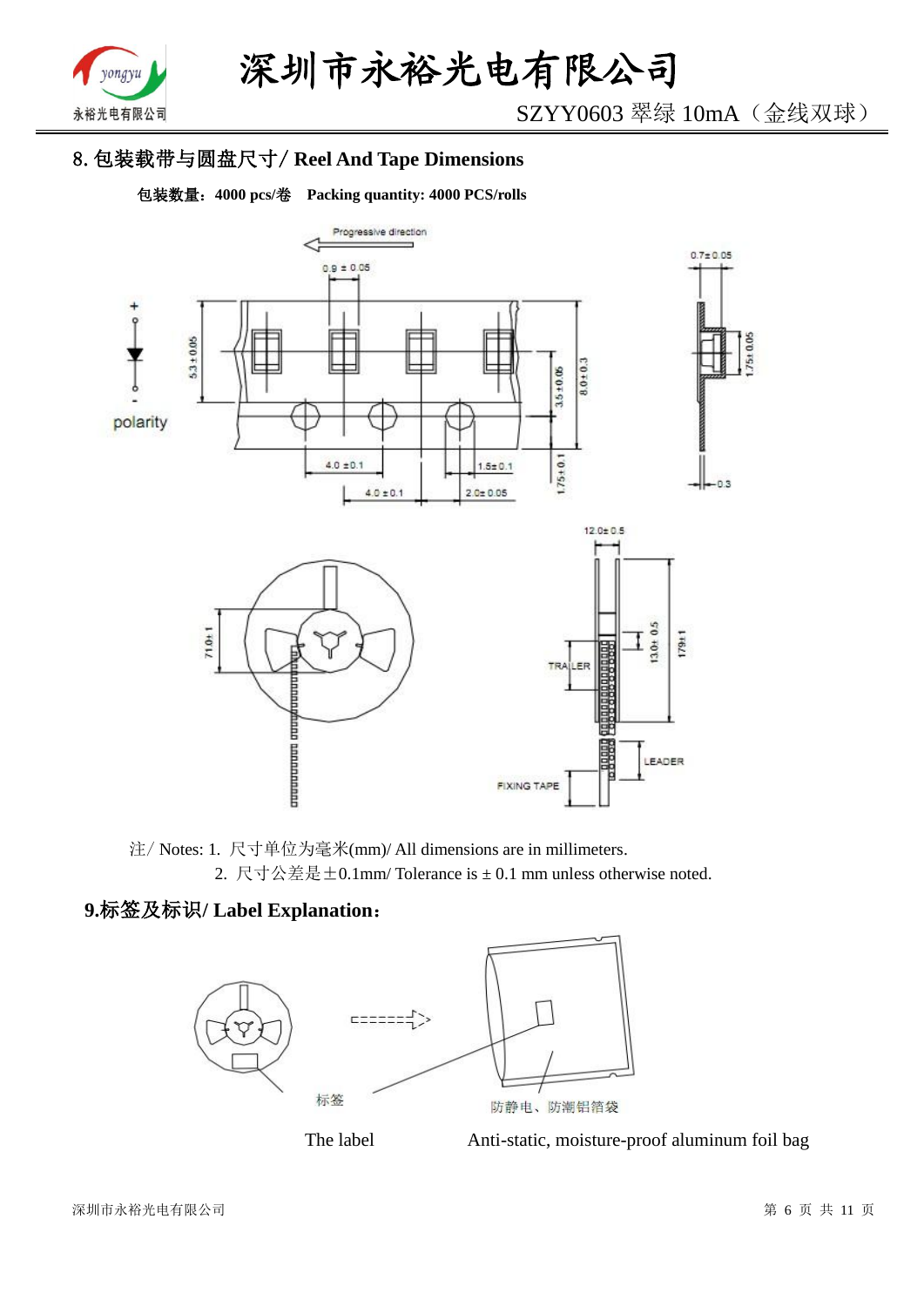

SZYY0603 翠绿 10mA(金线双球)

# 10.信赖性测试项目及条件/Reliability Test Items And Conditions

| 测试项目<br><b>Test Item</b>         | Ref. Standard<br>参考标准 | Test Condition<br>测试条件                | Time<br>时间    | Quantity<br>数量 | Accepted/Rejected<br>接收/拒收 |
|----------------------------------|-----------------------|---------------------------------------|---------------|----------------|----------------------------|
| Reflow<br>回流焊                    | JESD22-B106           | $Temp:255^{\circ}C$ max<br>$T=10$ sec | 2times        | 22             | 0/1                        |
| Thermal Shock<br>冷热冲击            | JESD22-A106           | $-40^{\circ}$ C 15min<br>100℃ 15min   | 300<br>cycles | 22             | 0/1                        |
| High Temperature Storage<br>高温保存 | JESD22-A103           | Temp: $100^{\circ}$ C                 | $1000$ Hrs.   | 22             | 0/1                        |
| Low Temperature Storage<br>低温保存  | JESD22-A119           | Temp: $-40^{\circ}$ C                 | $1000$ Hrs.   | 22             | 0/1                        |
| Life Test<br>常温通电                | JESD22-A108           | Ta= $25^{\circ}$ C<br>$IF = 5mA$      | $1000$ Hrs.   | 22             | 0/1                        |

# 失效判定标准 Criteria For Judging Damage

| <b>Test Items</b><br>项目        | <b>Symbol</b><br>符号 | <b>Test Condition</b><br>测试条件 | <b>Judging For Damage</b><br>判定标准 |                    |
|--------------------------------|---------------------|-------------------------------|-----------------------------------|--------------------|
|                                |                     |                               | Min. 最小                           | Max. 最大            |
| <b>Forward Voltage</b><br>正向电压 | VF                  | $IF = 5mA$                    |                                   | $U.S.L^*$ ) $x1.1$ |
| <b>Reverse Current</b><br>漏电流  | <b>IR</b>           | $VR = 5V$                     |                                   | $U.S.L*$ )x2.0     |
| 光强<br>Luminous Intensity       | Mcd                 | $IF = 5mA$                    | $L.S.L*$ ) $x0.7$                 |                    |

U.S.L: Upper standard level 规格上限 L.S.L: Lower standard level 规格下限

> 备注 / Note 信赖性测试基于永裕现有的测试平台 The Reliability tests are based on YONGYU existing test platform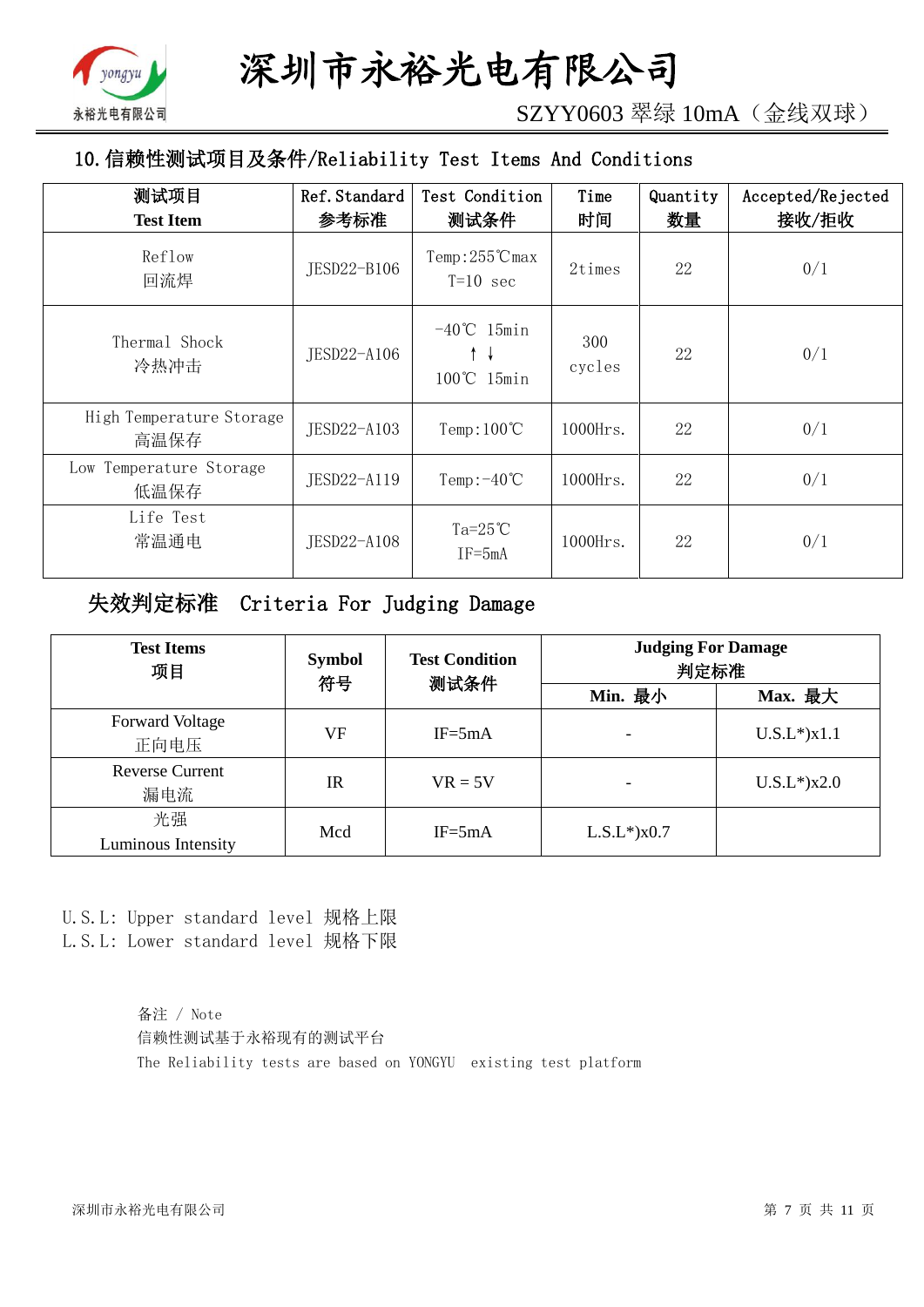

#### 11.注意事项/ **Cautions**:

#### **11.1.** 焊接**/welding**

11.1.1 SMD LED 灌封胶较软,外力易损坏发光面及塑料壳,焊接时要轻拿轻放。

SMD LED is soft and easy to damage the luminous surface and plastic shell by external force. It should be handled lightly when welding

11.1.2 建议使用易洗型的助焊剂,依照回流曲线条件回流焊接,回流次数最多两次,确保 LED 发光面干净, 异物会影响发光颜色。

It is recommended to use soldering flux with tin wash type, reflow soldering according to the condition of reflux curve, reflow twice at most, ensure the LED luminous surface is clean, foreign matter will affect the luminous color。

11.1.3 只建议在修理和重工的情况下使用手工焊接;最高焊接温度不应超过 300 度,且须在 3 秒内完成(手 工焊接只可焊接一次)烙铁最大功率应不超过 25W。

Manual welding is only recommended for repair and heavy industry;The maximum welding temperature should not exceed 300 degrees, and must be completed within 3 seconds (manual welding can only be welded once) soldering iron maximum power should not exceed 25W.

11.1.4 焊接过程中,严禁在高温情况下碰触胶体; 焊接后,禁止对胶体施加外力,禁止弯折 PCB,避免元 件受到撞击。

During the soldering process, do not touch the lens at high temperature, After soldering, any mechanical force on the lens or any excessive vibration shall not be accepted to apply, also the circuit board shall not be bent as well.

11.1.5 请不要将不同 BIN 级的 LED 使用于同一个产品上,否则可能会导致产品的严重色差。

Please do not use different BIN LED on the same product, otherwise it may cause serious color difference.

#### **11.2.** 清洗**/cleaning**

11.2.1 不能用超声波清洗,建议使用异丙醇(isopropyl alcohol)、纯酒精擦拭或浸渍(浸渍不超过 1 分钟) 在室温下放置 15 分钟再使用;清洗后,确保 LED 发光面干净,异物会影响发光颜色。

/No ultrasonic cleaning. It is recommended to use isopropyl alcohol, pure alcohol to wipe or soak, not more than 1 minute, and leave at room temperature for 15 minutes before use. After cleaning, make sure the LED luminous surface is clean and the foreign matter will affect the luminous color。

11.2.2 应避免接触或污染天那水,三氯乙烯、丙酮、硫化物、氮化物、酸、碱、盐类,这些物质会损伤 LED. Avoid touching or contaminating the water, trichloroethylene, acetone, sulfide, nitride, acid, alkali, and salts that can damage leds.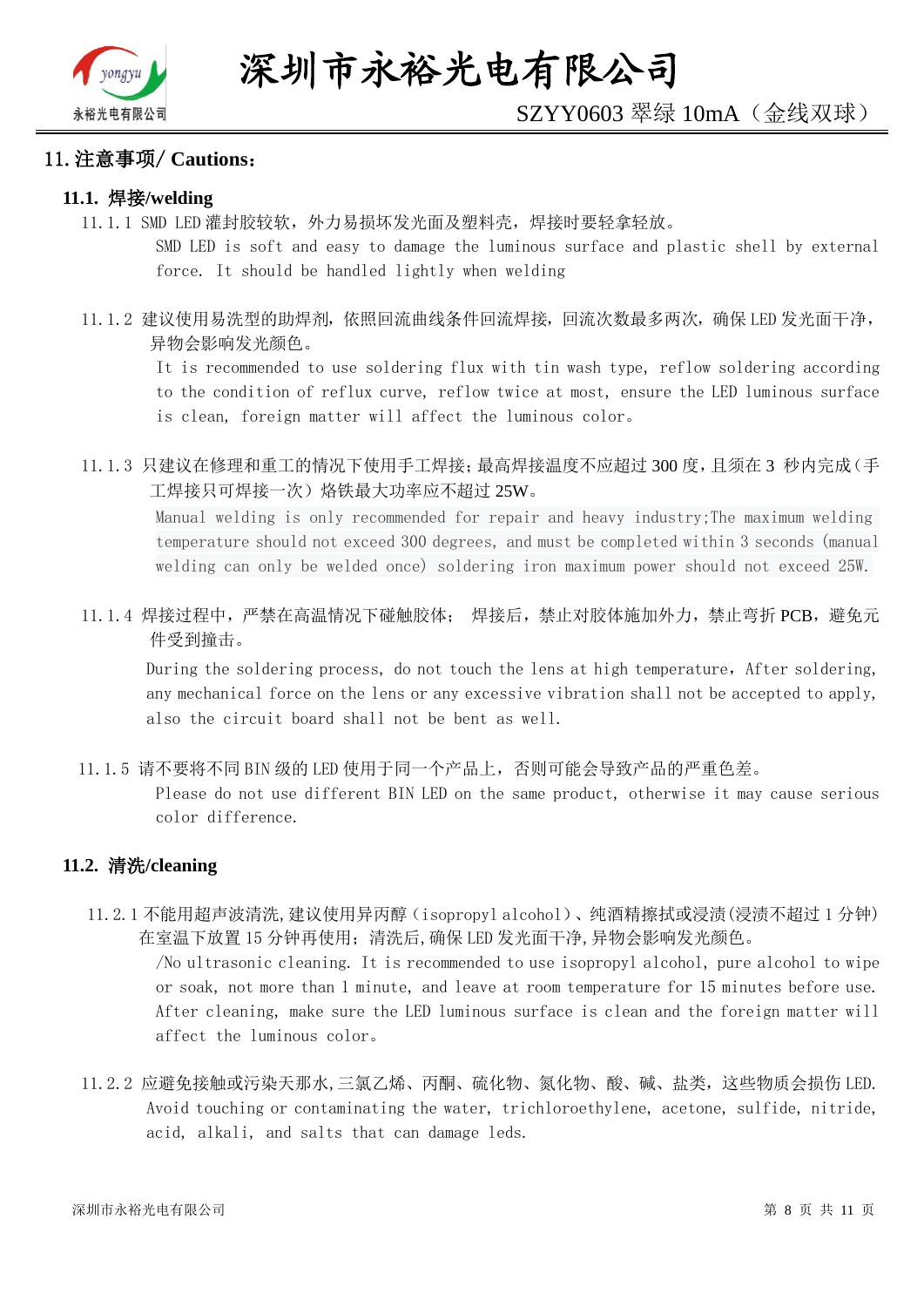

深圳市永裕光电有限公司

# SZYY0603 翠绿 10mA(金线双球)

#### **11.3.** 灌封/**enbedment**

11.3.1 挥发性物质会渗透到 LED 内部, 在通电产生光子及热的条件下, 会导致 LED 变色, 进而造成严重 光衰,严禁使用任何对 LED 器件的性能或者可靠性有害的物质或材料,针对特定的用途和使用环 境,建议对所有的物质和材料进行相容性的测试。在贴装 LED 时候,不要使用能产生有机挥发性气 体的粘结剂。

Volatile substances to leach into the LED inside, photons in electricity and heat conditions, will lead to the LED color, thus causing serious droop, it is forbidden to use any of the LED device performance or reliability of harmful substances or materials, for a specific purpose and use of the environment, advice on all the material and the material compatibility test.When attaching LED, do not use adhesive that can produce volatile organic gas.

11.3.2 使用正常灌封胶时,建议先以少量试验,常温点亮 168 小时,确定没有问题再作业。 It is recommended to light up for 168 hours at room temperature for a small amount of test before using normal filling and sealing glue。

#### **11.4.** 保存/**save**

- 11.4.1 打开包装前,LED 应存储在温度 30℃或以下,相对湿度在 RH60%以下,一年内使用。 Before opening the package, LED should be stored in a temperature 30 ℃ or below, under RH60 % relative humidity, used in a year。
- 11.4.2 LED 是湿度敏感元件,为避免元件吸湿,打开包装后,LED 应在温度 30℃或以下,相对湿度在 60%以 内,使用时间 7 天。LED 吸潮后,回流焊时可能裂胶,影响发光颜色.对于未使用的散件,请去潮处理 (卷装品:烘烤 60℃±5℃/24H;散装品:烘烤 105℃±5℃/1H),然后再用铝箔袋密封后保存或者 储存在氮气防潮柜内。

LED is humidity sensitive element, element to avoid moisture absorption, after open the packing, the LED should be in temperature 30 ℃ or below, within 60% relative humidity, using time 7 days. After moisture absorption, LED may crack when reflow soldering, influence the luminous color. For bulk is not used, please deal with the tide (for package product: bake 60  $\degree$ C +  $/$  - 5 ℃ / 24 h. For bulk goods: baking 105 ℃ + 5 ℃, 1 hours), and then save after sealed with aluminum foil bag or stored in nitrogen moistureproof enclosure

#### 11.4.3 保存环境中避免有酸、碱以及腐蚀气体存在,同时避免强烈震动及强磁场作用。

Avoid the presence of acid, alkali and corrosive gas in the preservation environment, and avoid strong vibration and strong magnetic field。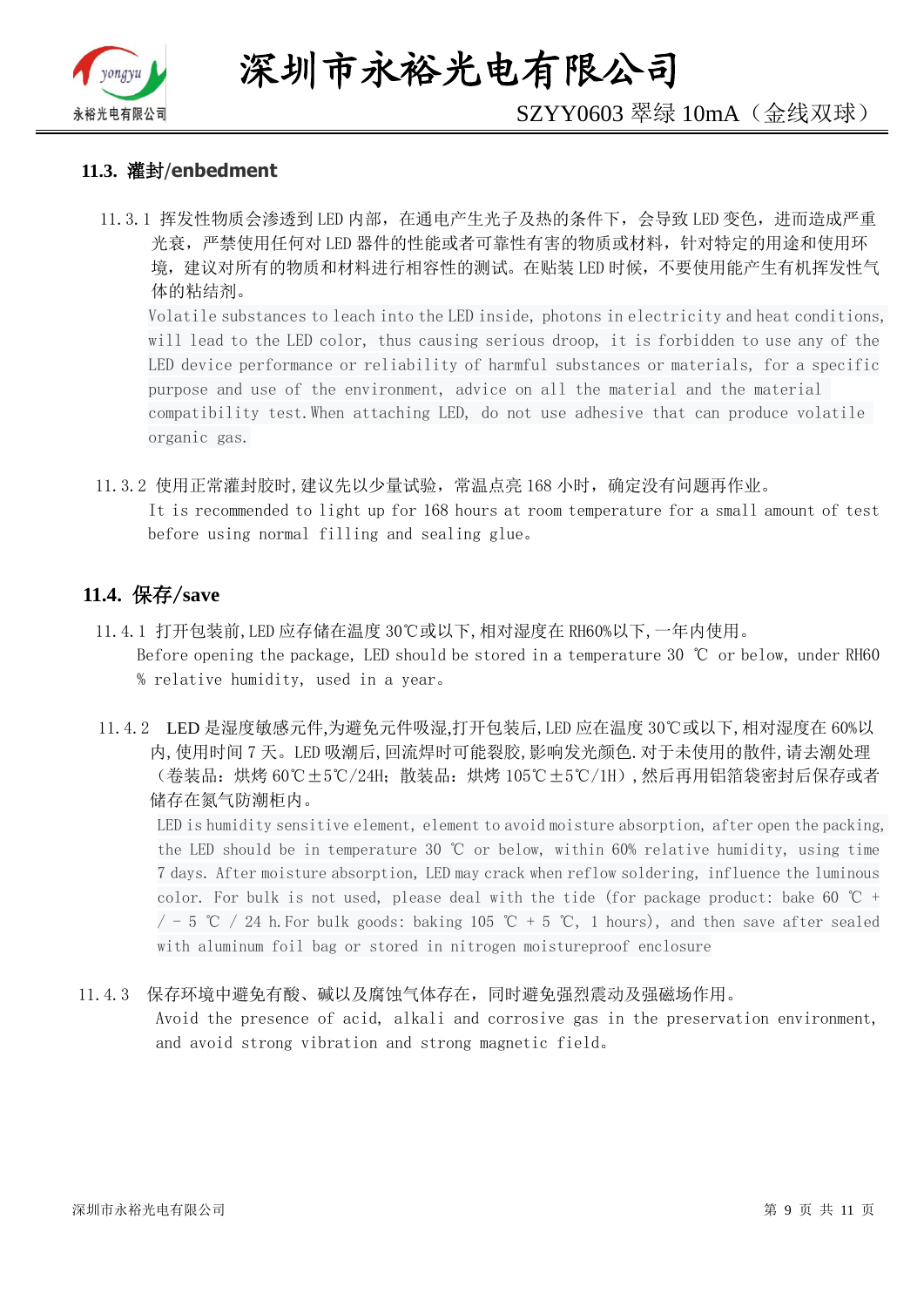

# SZYY0603 翠绿 10mA(金线双球)

#### **11.5.**静电**/electrostatic**

- 11.5.1 静电或峰值浪涌电压会损坏 LED,避免在开灯、关灯时产生瞬时电压。 Static electricity or peak surge voltage will damage the LED, avoiding instantaneous voltage when the lamp is turned on or off。
- 11.5.2 建议使用 LED 时佩戴防静电手腕带,防静电手套,穿防静电鞋,使用的设备、仪器正确接地。LED 损坏 后,表现出漏电流明显增加,低电流正向电压变低,低电流点不亮等现象。

 It is recommended to wear anti-static wrist bands, anti-static gloves and anti-static shoes when using LED. The equipment and instruments used are properly grounded. After the LED was damaged, the leakage current increased obviously, the forward voltage of low current became lower, and the low current point did not light, etc。

## **11.6** 测试**/test**

11.6.1 LED 要在额定电流下驱动,同时电路中需要加限流电阻保护;否则,轻微的电压变化就会引起较大的电 流变化,从而破坏 LED。

 LED shall be driven at rated current, and shall be protected by current-limiting resistance in the circuit. Otherwise, slight voltage changes will cause large current changes, which will damage the LED.

11.6.2 在电路导通或关闭情况下,要避免瞬间浪涌电压的产生,否则 LED 将被烧坏。

 When the circuit is on or off, avoid sudden surge voltage. Otherwise, the LED will be burnt out

请参照下图示检测 LED:/Please check the LED as shown



11.6.3 顺向电压 VF 过高或反向电压 VR 过高, 均会损坏 LED.

If the forward voltage VF is too high or the reverse voltage VR is too high, the LED will be damaged.

#### 11.6.4 点亮或测试 LED 时,加在 LED 两端的反向电压不得高于 5V,否则容易击伤 LED. When lighting or testing the LED, the reverse voltage added on both ends of the LED shall not be higher than 5V, otherwise it is easy to damage the LED.